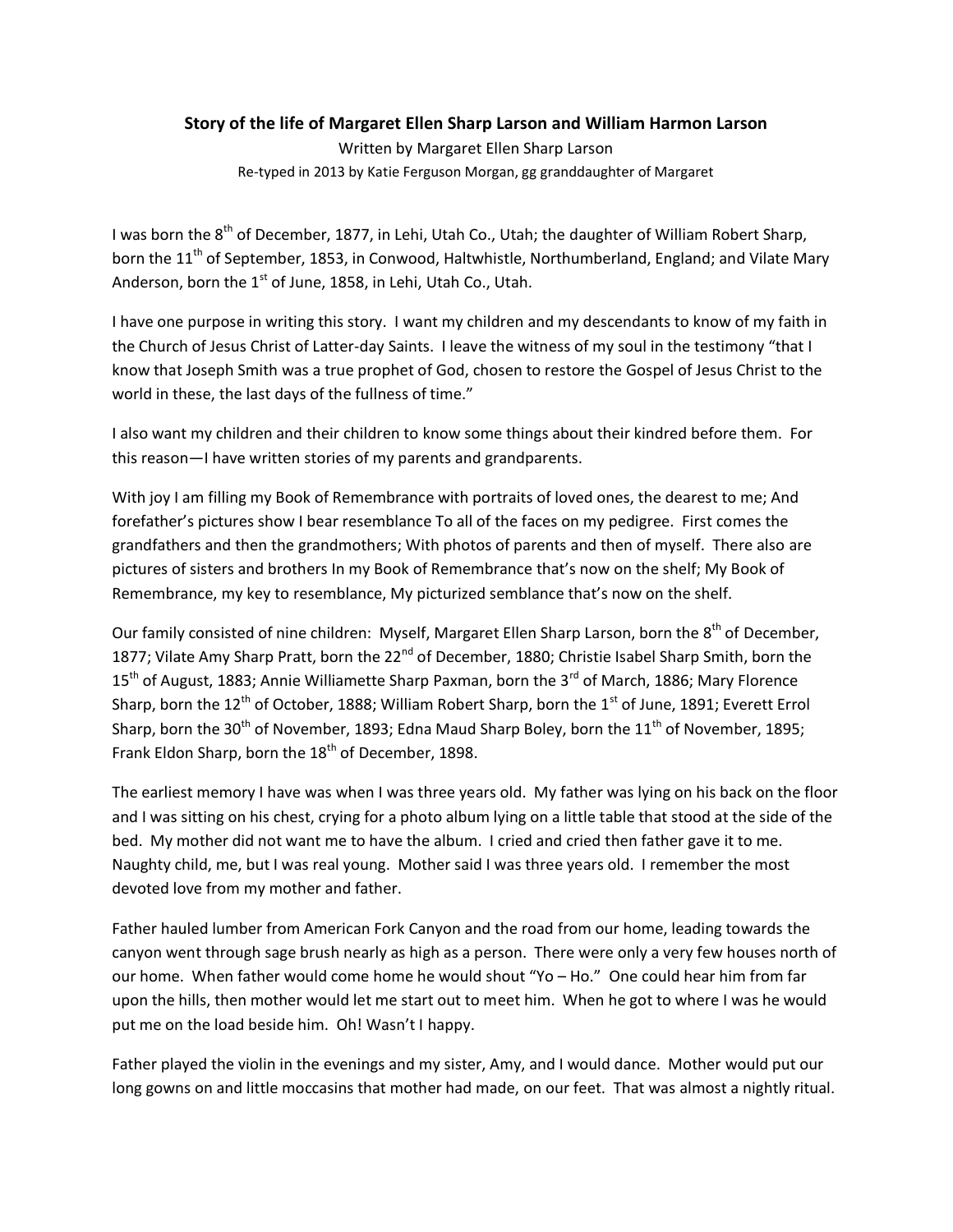As I grew older, I loved very much to listen to my father play the violin in the evenings. He would close his eyes and mark time with his foot. My childhood home was a very happy one. Each night mother listened to us say our prayers, then she would wither tell us lovely stories or read some to us. Each Saturday evening we would polish our shoes and get our clothes ready for Sunday.

I had a very dear friend, Maggie Larson. We played together most every day. Friends from Salt Lake City would come to spend the summer vacation with my friend. May Arnold and her sister, Lillie were the girls' names. May and I learned to love each other very dearly. Our friendship grew stronger through the years. Now we are old together.

When I started to school my first teacher was Miss Williams, who later married Arthur Southwick, and became the mother of Albert Southwick who teaches music at the University of Utah. I loved Miss Williams very dearly. Then there was Laura Webb, Angie Webb, Kate Frield and Edgar Ross. School was held in the Ross school building. My last teachers were James M. Anderson and G. N. Child. School was then in a large school building in the center of town.

I had nice companions at school; there was Edith Cutler, Jennie Woodhouse, Pearl Davis, Francis Briggs and Mammie Briggs.

My sisters and I had very happy times and mother did so much to help us to be happy.

When I was twelve years old I was made secretary in Primary. The President was Sister Comer. I loved her very dearly. I would go early to Primary and call for Sister Comer and we would go together and get the room ready for Primary. Sister Kate Alred was counselor. I loved her so much. When I was fourteen years old I was asked to teach a class of boys in Sunday School. I was told that they had had several teachers but they soon left the class. All the boys were larger than I. I told them I feared I could not hold the class if others had failed. They would not take no for an answer, so I prayed to my Heavenly Father to help me decide. I felt that I should take the class. My Heavenly Father surely helped me, I loved to teach the class and every boy was interested and helpful. Some parents told me they were very happy that I was their son's teacher. Those boys were young men when I was a young lady. They were always respectful and nice to me.

I had the wonderful experience a number of times, of hearing persons speak in tongues in fast meeting. It is a wonderful experience.

When I was 16 years old I was in the Choir, and our Choir was asked to sing at the dedication of the Salt Lake Temple. Brother Isaac Fox and Brother John Gibbs were the choristers and Kate Woodhouse was organist. Hannah Pickle played the organ sometimes. We had to practice very often. Laura Webb Salzner sang the solo. We all had to have white dresses. My dress was white Cashmere trimmed with white lace and ribbon. I thought it so pretty. Mother made my dress; she made everything so lovely.

I shall never forget the day we sang in the Temple. It seemed like we were very near heaven. President Woodruff gave the prayer and he spoke so powerfully. You could feel the Spirit of God there. I am sure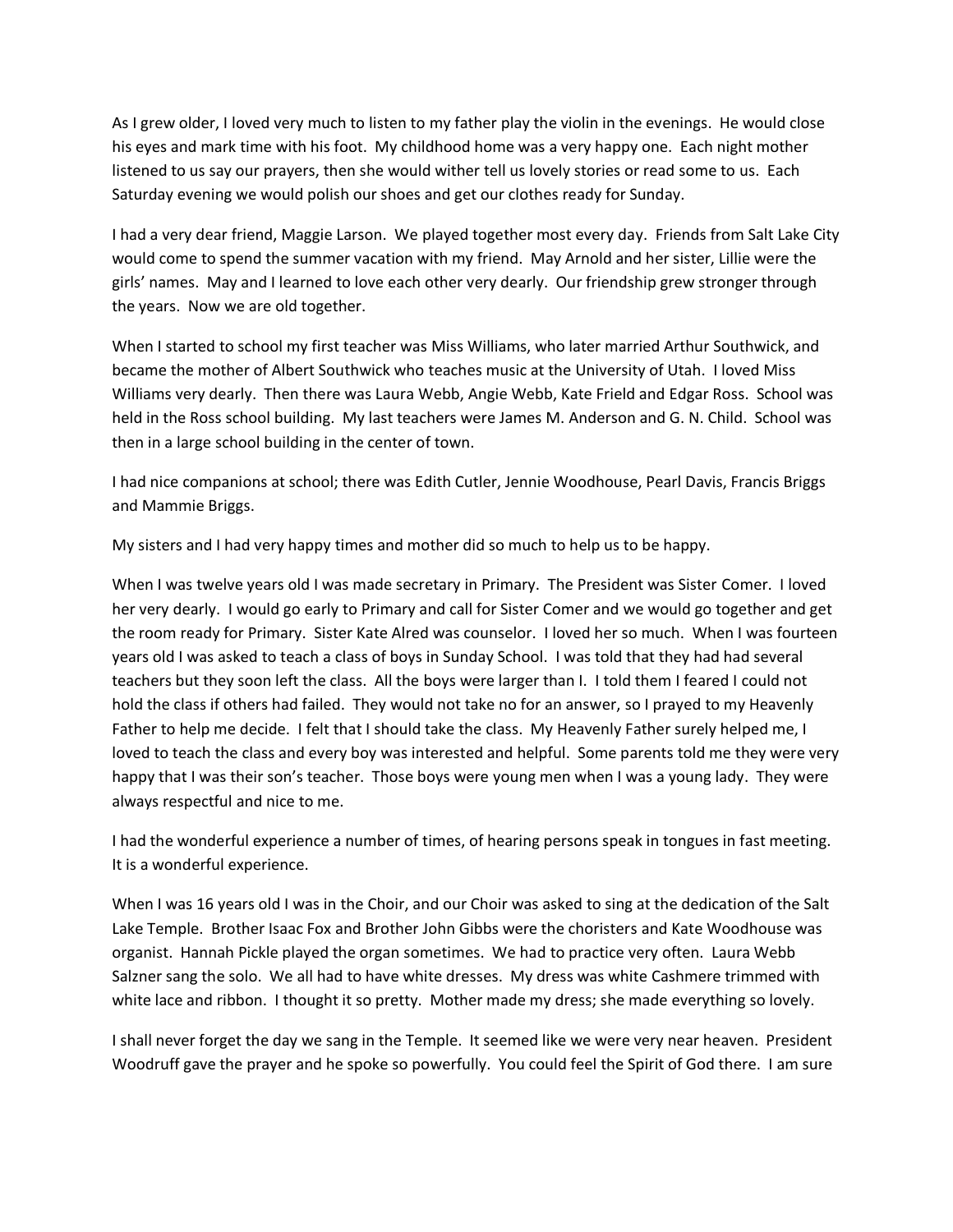there were many heavenly beings in the Temple that day. President Woodruff said, "I am as sure that my parents chose me for their son, and I chose them for my parents, as I am that I live."

I wish it were in my power to express how I felt that day. I felt that all the angels of Heaven must have been singing for joy at the dedication of such a "Beautiful Holy Temple." A child was born in the temple that day; they named him, Temple. His mother was a friend of Mary Gray who is a relative of my father, and at whose home I stayed while in Salt Lake City.

I loved older people and there were several ladies I visited very often and kept that close friendship until they died. Two dear ones are living; now 88 years old.

I loved nature, and I, with girl friends would go to the hills in the springtime and gather wild flowers. Easter was one time we always went.

I was the first-born in our family, and at an early age I worked out in the fields with my father. I would be on the hayrack and take the hay from my father and Brother Lawrence Hill. I would work all day. Some evenings my father and I would go out in the field and shock wheat, long after the moon came up. When I would get too tired I would hide behind a shock of wheat. Daddy would look for me then say, "Come on, dear, let us go the house."

The Sego Lily Department of Lehi Sunday School was organized January 9th, 1898. One week later, January  $16^{th}$ , 1898, I was sustained as a teacher in this department. I was also sustained on the following dates: April 1<sup>st</sup> as Mutual teacher and Ward Organist. At an anniversary my class, Second Intermediate, gave a very outstanding class exercise.

In 1904 the Town of Lehi was divided into 4 wards. We were in the  $4<sup>th</sup>$  ward. We had our separate Sunday School but now we had our own Ward. Enoch Russon was Sunday School Superintendent; James Gledhill was Chorister. I had many happy times there in my Church activities. Annie Appleyard and Elizabeth Shaw were very dear friends, we went to Church together.

After a short time of using the Sego Lily school house for Church, the ward obtained the use of part of a large building in which the Lehi Bank was located. It was much more comfortable there as there were class rooms. We also had dances there. The Kirkham brothers furnished the music. There was Joseph Kirkham, his son, Joseph, Hyrum Kirkham and George Kirkham. It was a pleasure to dance to that music. I had many happy times there; I loved to dance.

I had many "would-be suitors" and many proposals of marriage, but of this I am sure, that I was kept for the one who was to be my companion. A very dear friend of mine told me that a Brother Ola Larson and his son, William Harmon Larson, had been sent from Logan to take charge of an experimental farm that the Agricultural College of Logan had started. She told me she wanted me to meet this young man.

On Fast Sunday of April, 1906, I met this young man, William Harmon Larson, and when I shook his hand, I felt sure I had met my future companion. After meeting, William asked to walk home with me. Before he left he asked if he might come and take me to church, in the evening. From then on we kept company.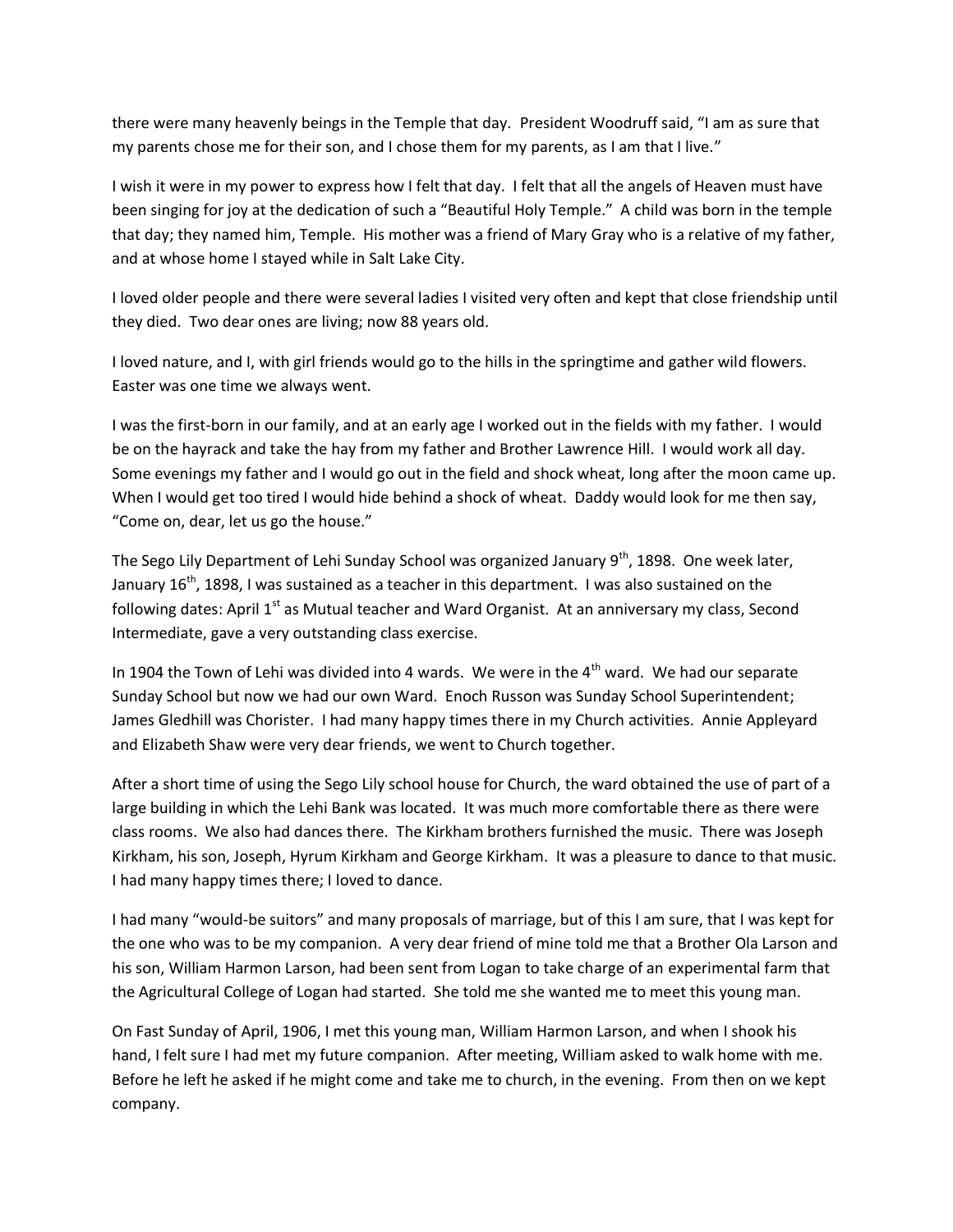The Larson family soon moved from Logan to Lehi. I met them all and they were very nice people. Sister Larson was a dear sweet lady. There were three daughters: Amy, Mabel and Minnie. I learned to love them most dearly. There were two married daughters, Nellie Davenport, in Oregon, and Hulda Miller Brown. One dear Sister had recently died; her name was Alfreda Larson Cotter. The family mourned her very deeply. She was a very beautiful, talented lady, that is what they all said of her. Her photo portrayed her as very beautiful. All the girls were good looking and were very fine ladies.

Will's father had a horse they called, Edward; they also had a one-seated buggy. Will would often take me for a ride. I had a white skirt, with embroidery insertion in it and a lovely white waist and a white bolero jacket; a white hat with flowers on it, white slippers and a white parasol. I was happy with my pretty summer outfit.

One evening, the Larson family, Amy and her sweetheart, Anthon Hanson; Mabel and her sweetheart, and Minnie and Albin Johnson, and Brother and Sister Larson planned to go to Saratoga Springs for a bath in the pool. As I was cashier at the Co-op store and could not go until after work, Will waited for me and we went in their buggy. The rest went in a wagon. When we got to the Springs, the crowd was all ready for the water. We were soon ready and with them. They were all used to the water and were jumping off the spring-board. I was so frightened, but I felt I couldn't act a coward, so I jumped straight down where it was 10 feet deep; I came up, went down, came up struggling, then they began to realize that I was drowning. Albin Johnson grabbed me, they were all so frightened about me. Will pleaded forgiveness for not watching me and helping me. I was always frightened in water but more so after that experience.

We had a happy summer and Will was called to be Chorister in Sunday School and Mutual, and a Counselor in the Sunday School Superintendency. Our courtship was beautiful. We worked in Church together; we were both prayerful and humble. We were married the 19<sup>th</sup> of December, 1906, in the Salt Lake Temple. My parents gave a reception in our home; it was very lovely.

Will rented two rooms in a house in the center of town, and had it all ready to move into after our marriage. After our reception, our friends, Albin Johnson and Tonny Hanson, took us to our little home. When we made a fire in the little hearter in our bedroom, it soon smelled like sugar burning. We soon saw honey running down the stovepipe and wall. Bees had made their home in the chimney and had stored their winter's supply in the chimney. Next day we had to clean the stovepipe and stove and paper the room. The first washing I put out on the line, it looked so beautiful and white. Later in the day I went out to see if the clothes were drying and I found them all spotted up with rotten apples. Birds had picked at the frozen apples in the trees and it had dropped down on my beautiful clothes.

We lived in this house for only two weeks, then we rented a house from Jos. Russon, which was nearer Will's work. We had chickens, a garden and a cow we bought from Will's father. Will's monthly salary was only \$50.00; we had to pay rent, \$17.00 per month, pay on our furnishings for our home and make payments on the cow. We certainly knew economy, but our tithing was paid first. Before I married, I bought a beautiful rug with roses on green background. It was so beautiful. I also bought a set of table silver, a set of Blue and White English Willow China, and a lovely chaise lounge sofa.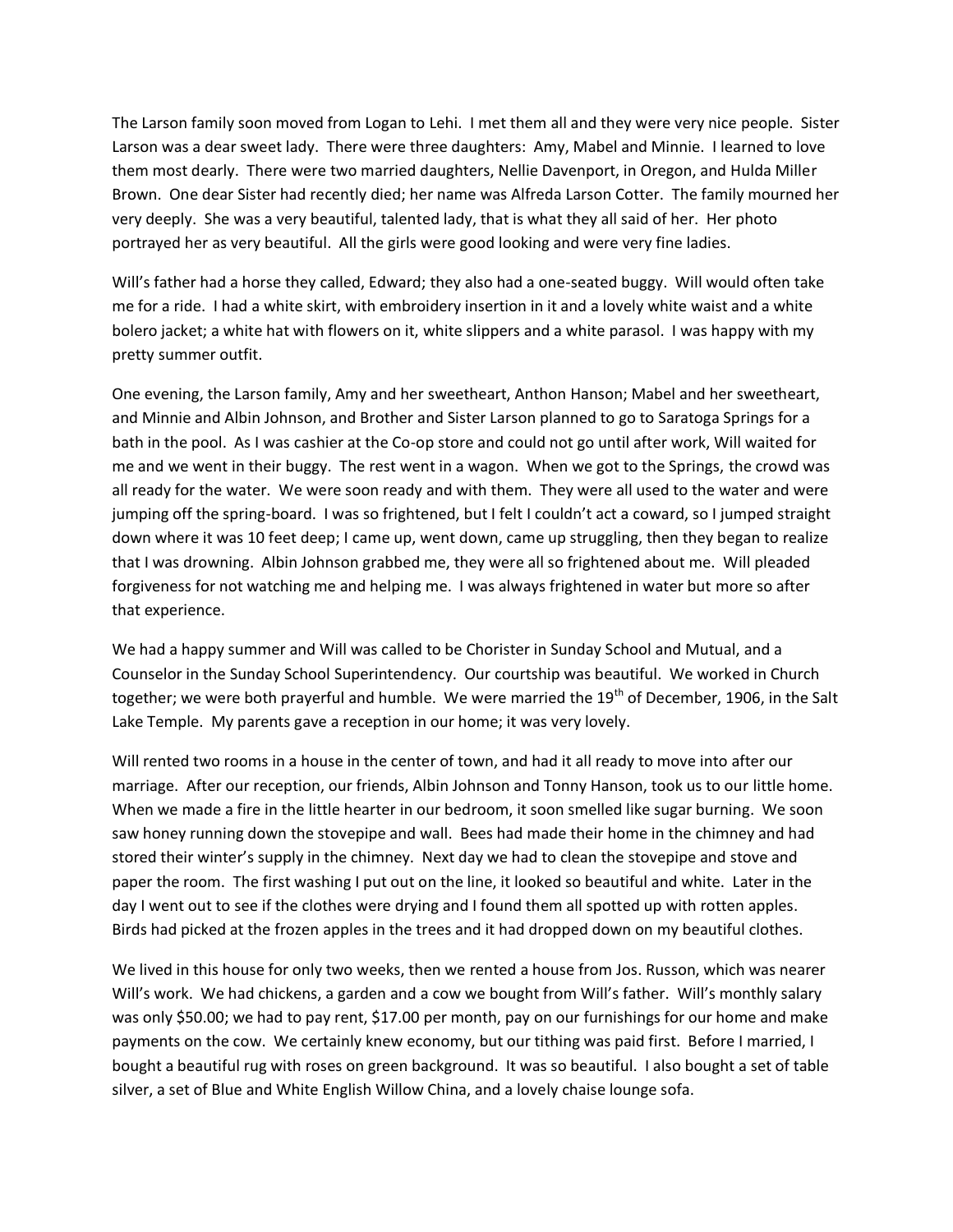Our first child was born in this home on March 22<sup>nd</sup>, 1908, he weighed only 3 ¼ pounds at birth. Right after birth, he got Yellow Jaundice and it looked like he would not live. A prayer was on my lips day and night for God to spare our darling if possible. President Steven L Chipman came and administered to our darling, and a wonderful blessing was given him. Our baby lived. Only God knows how precious he was to us. He was such a beautiful child, with golden yellow hair and big blue eyes. Many thought I would not have children as I never looked very strong.

When President Chipman, at one time, set me apart for four positions in the ward someone asked him if he wasn't asking too much of me. President Chipman said, "Sister Larson will fulfill those positions and live to be a mother in Israel." It was truly fulfilled.

We lived in Lehi for about three years and then moved to Salt Lake City in 1909, where Will worked for the Salt Lake Nursery. Our darling little daughter was born while we lived in Salt Lake. I went to my mother's home in Lehi for her birth, August  $29<sup>th</sup>$ , 1909. She was so lovely.

In November, 1909, Will accepted a job in Idaho, to work for Mr. McCartney of Salt Lake City, to oversee an 82 acre plot of land and plant it into an apple orchard. Will went there in October to help build the house for us to live in; I stayed with my parents in Lehi. In November I got a telegram to go to Blackfoot, Idaho, if I wanted to see Will alive. He had typhoid fever and was not expected to live. Will had written letters to me but they were never sent. Margaret was only a little over two months old. I had only an hour to get ready to get the train. Dear father and mother kept my little son, Frank. Father took me to the Denver and Rio Grande Train. When I got to Salt Lake City, William Wing, from Lehi, was taking the same train to Blackfoot. He felt so badly for me. He took little Margaret and made me lie in his berth. I was grief-stricken with fear for Will. When we got to Blackfoot, the bishop at whose home Will was staying, met me. He didn't even help me to get into the buggy with Margaret and my baggage. We drove five miles through the coldest weather I had ever seen. When we got there Will did not even know me. Shortly after I got there Margaret got pneumonia. The doctor said she could not live. I sat with her in my arms day and night for two weeks. They told me Will was dying. The Elders came and administered to him and promised that he should live. It was reported in town that Will and Margaret were dead. Oh! How I pleaded with my Heavenly Father to spare my loved ones. God was merciful; He did bless them. When Will was able to get out of bed the doctor said it would be better to go to Logan, to Will's father's home as there were no comforts or conveniences where we were. The Bishop took us to Blackfoot to get the train. When we got there he put our bundles on the platform of the station. I had to help Will out of the buggy. The bishop drove off and left me to get into the station as best I could. Will had to have help to walk. I got him in the station and left my grips outside. When I got in the station, President C. C. Rich and Heber Austin saw me and took charge of Will, brought our things into the Depot and telegraphed to the station ahead of Blackfoot and asked for a berth to be ready for Will. Brother Rich and Brother Austin went with us to Cache Junction, Cache Valley. Only my Heavenly Father knows how grateful I was for His answer to my almost constant prayer that we could get to Logan safely. I know my Heavenly Father had a constant care of us on our journey from Blackfoot to Logan, and Oh! how I thanked Him.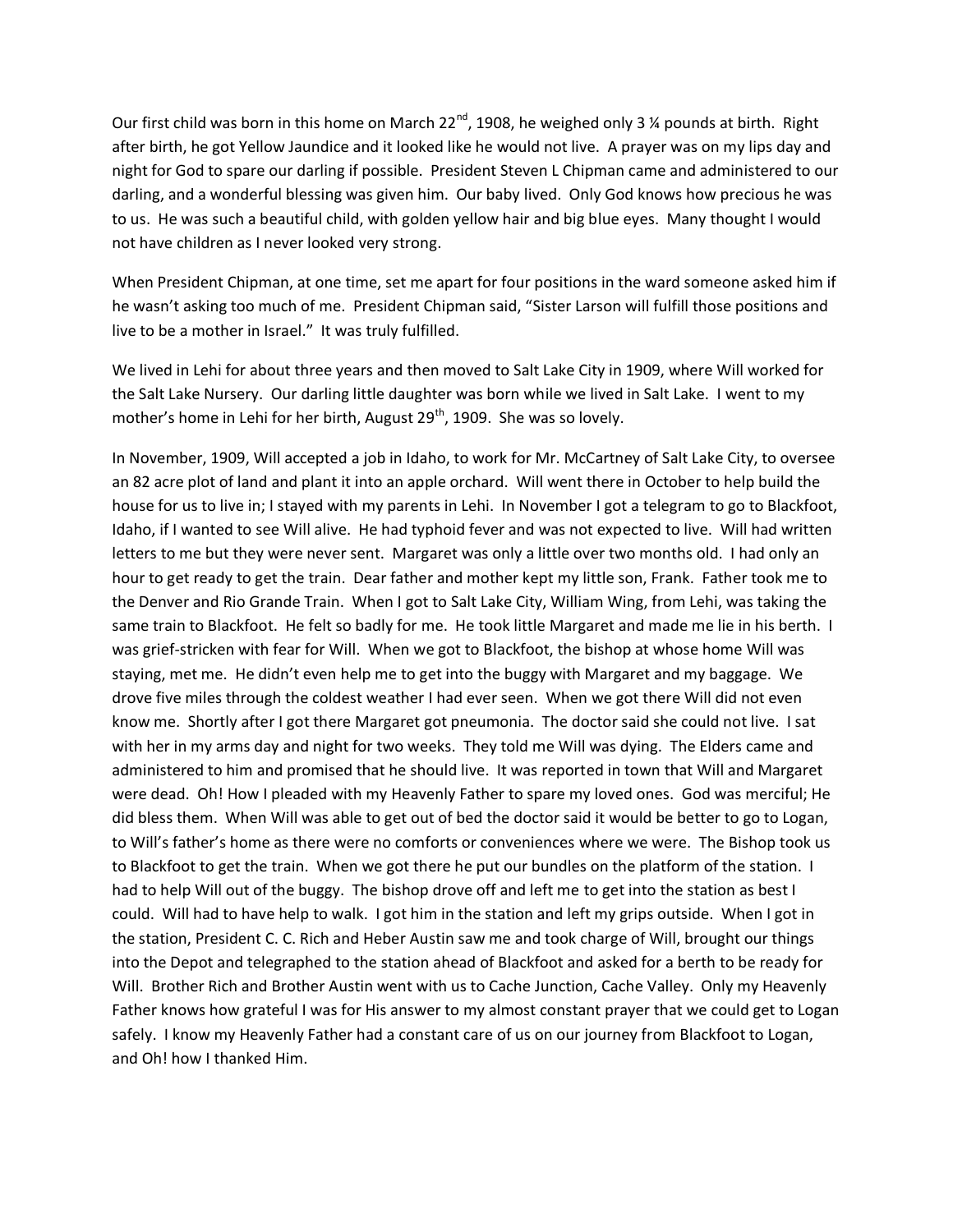A bobsleigh was at Cache Junction to meet us. In the sleigh there was a bed heated with hot bricks and plenty of covers. Will was in bed quite a while in Logan, but I was a constant nurse for him and little Margaret. We left Idaho in January and we stayed in Logan until the last of February.

Father and Mother Larson were so kind to us. We went to Lehi the last of February and stayed there until the last of March. Then we went to Blackfoot to the house that was built for us. He had our furniture sent there and had everything in order when I went to Blackfoot. We moved to Blackfoot in 1910. It was very lonely there, the nearest house was one mile away.

Will worked hard, he had many men helping to break the land and get it ready for planting. Everett, my 3<sup>rd</sup> child, was born while we lived in Idaho. I went to Lehi to my darling mother's for his birth. Our third darling child.

The first year after the 80 acres of land was made ready for planting, they planted it into potatoes. I, myself, cut 16 tons of seed potatoes to plant the 80 acres.

Will was chorister in Groveland, where the church was, also a teacher. Their district covered twenty miles.

Will got a bad cold which developed into pneumonia, he was so very sick and I was alone. I ran for a mile to the nearest house and telephoned to Blackfoot for a doctor. I left Will and my little children alone while I went. The doctor did not come for three days. By that time, with the help of my Heavenly Father and my day and night caring for Will, he had passed the crisis. I truly thanked my Heavenly Father for sparing my darling's life. What would I do without being able to go to my Father in Heaven in prayer? Prayer has been such a solace to me all my life and God has been so good and merciful to us.

Will felt Idaho was too cold and hard on him so we decided to go to Logan. His father and mother wanted him to come there. We moved to Logan in 1913. Mother Larson died with pneumonia on October 28<sup>th</sup>, 1914. We felt so badly over her death. She was a lovely, gracious and kind lady. I loved her dearly.

In 1916, Father Larson married my longtime friend, Mary Harris, she had an invalid daughter. I had known Mary for many years, and she was a very dear friend of mine.

On November 2<sup>nd</sup>, a son was born to Will and I. We named him Arthur, after our dear friend, Arthur Hale. When our baby was 8 days old, Will got a job in Garfield and left immediately for Garfield. A few days after starting on the job, Will was almost killed. His glove caught on a screw on a swift-moving wide belt and it lifted him off his feet. Those men who saw it said they screamed and shut their eyes, feeling sure that Will was going to his death. Will said, "I am sure angels were there and God saved my life. I felt like someone jerked me from the belt." The night this happened to Will, I felt that he was in danger. I prayed God to protect him; I was sure he was in great danger. In two days I got a letter from Will telling me what had happened. Then I knew why I had to plead of God to spare him.

In April of 1916 the children and I moved to Garfield. Will was block teacher there, also the Chorister in the ward. I was a Relief Society teacher.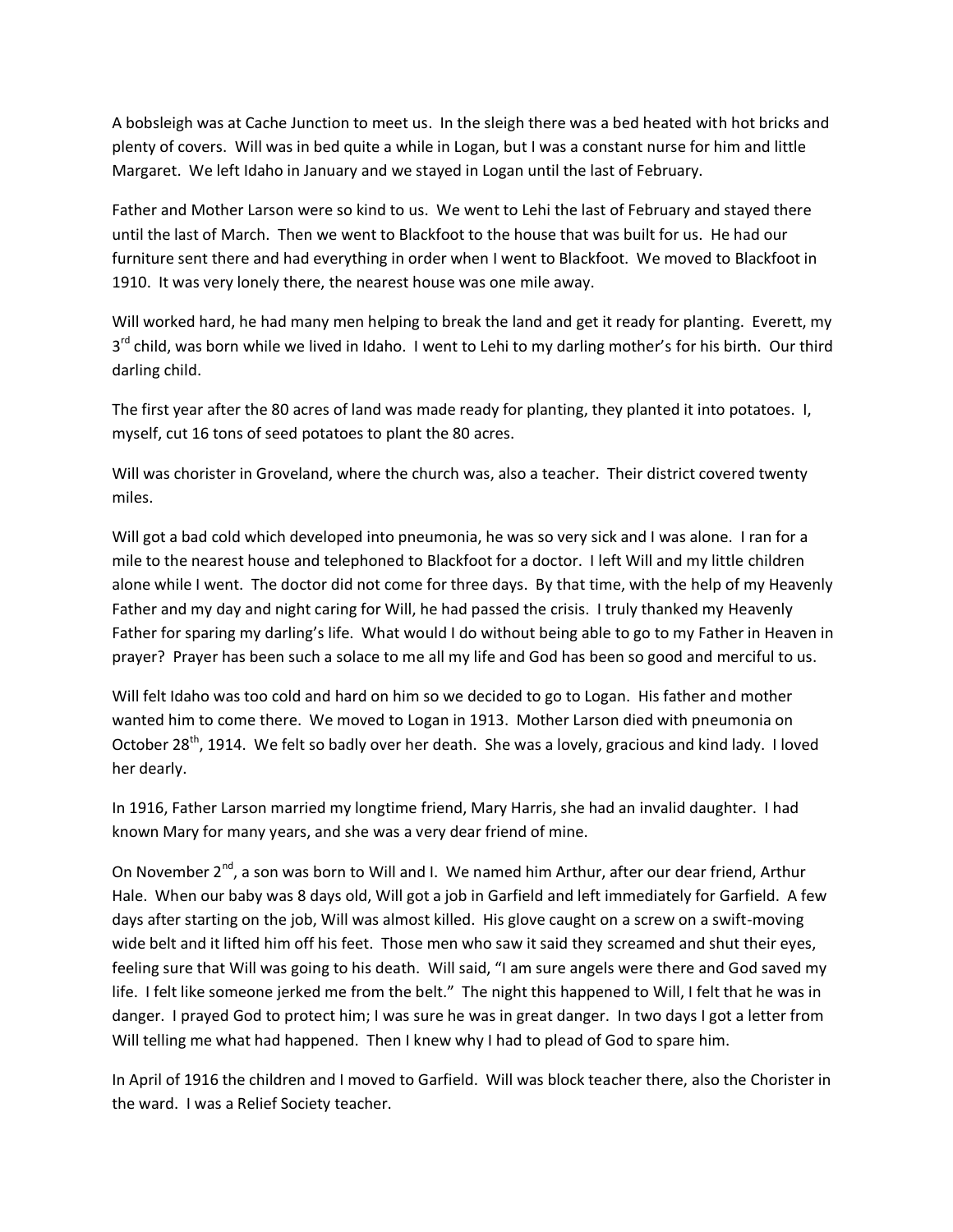The children got Whooping Cough. We nearly lost Arthur; he had the cough so bad, but our prayers were answered in his behalf. We were in Garfield during the terrible time of the 'flu'. The children got the measles and it developed into the Diphtheria. Will had to live at the hotel, Arthur was so very bad with it; I had to be in a room alone with him. Frank, Margaret and Everett had to take care of themselves. Will would get food at the store and bring it to the gate. We had to get a doctor for Arthur as it seemed that he would choke to death. Dr. Barnard got a doctor from Salt Lake City to come and help operate on Arthur's throat. They took a membrane out of his throat that was choking him. God in heaven blessed our little boy and his life was spared.

Every day there was someone dying with the flu, or taken to the hospital. There was sorrow all around us.

Our doctor and drug bill came to almost \$100.00. Doctor Barnard in Garfield had the hospital in his home. I did their washing to pay the bill. His wife was a nurse and there were so many uniforms to be ironed. I did several other washings and paid the doctor's bill off that way.

In February, 1918, we moved back to Logan. The day we got there, there were 11 persons dead, who had died with the flu.

We lived in a very small house that winter and Will worked on the county farm, where Warren Schow, his borther-in-law, was superintendent. The next summer we started to make payments on a house next to father Larson's home, 302 East 3<sup>rd</sup> South, Logan. In the fall Will was going to work for C. C. Olsen of Ogden, making baskets of all kinds, as Will was expert at that. But Mr. Olsen would not be ready to start with the work until somewhat later than he planned. We were in need of coal, food, and winter clothing for the children. A man came one evening and asked Will to go to the Sugar Factory to work. I begged so hard for Will not to go for I felt he should not go. Will said, "I will go just for the time I am waiting for Mr. Olson's job." Will worked on night shift. On the 10<sup>th</sup> day Will said, "I have got to get a loan for a little money to get food, coal and shoes for the children." William Howell was president of the Bank and a very good friend. Will asked me if I would go and ask him for a loan at the bank and that Will would go to the bank next morning when he came off work. That night I went to Brother Howell's home. There was the worst blizzard on that I have ever seen but I got there. Brother Howell said Will could get what loan he wanted next morning. I had a hard time fighting the blizzard on the way home. I went into the room when Will was in bed, and told him that he could get the loan, he said, "I will be there, 'Johnny on the spot.'" I kissed him goodnight and he said, "I must get all the sleep I can as I do not understand the work too well." At 12 o'clock I kissed him as he went to work.

That was the last time I saw my darling alive. He was killed that night about 2 o'clock. Father Larson and the rest of Will's family waited until morning when Will should be home, to tell me. The blow nearly killed me. I lay like dead. Only God knew the anguish of my heart. Alone – Alone. Only those who have ever been alone know the anguish of the soul, the aching void, the deep despair. My darling, Gone. I had to live for the sake of my little children. Our darling children; our precious little ones.

It was the 28<sup>th</sup> of October, 1919, Will died. Of course, the news went all over town in a hurry. Brother Howell came early that morning to our home. He owned a clothing store and fitted the boys with shoes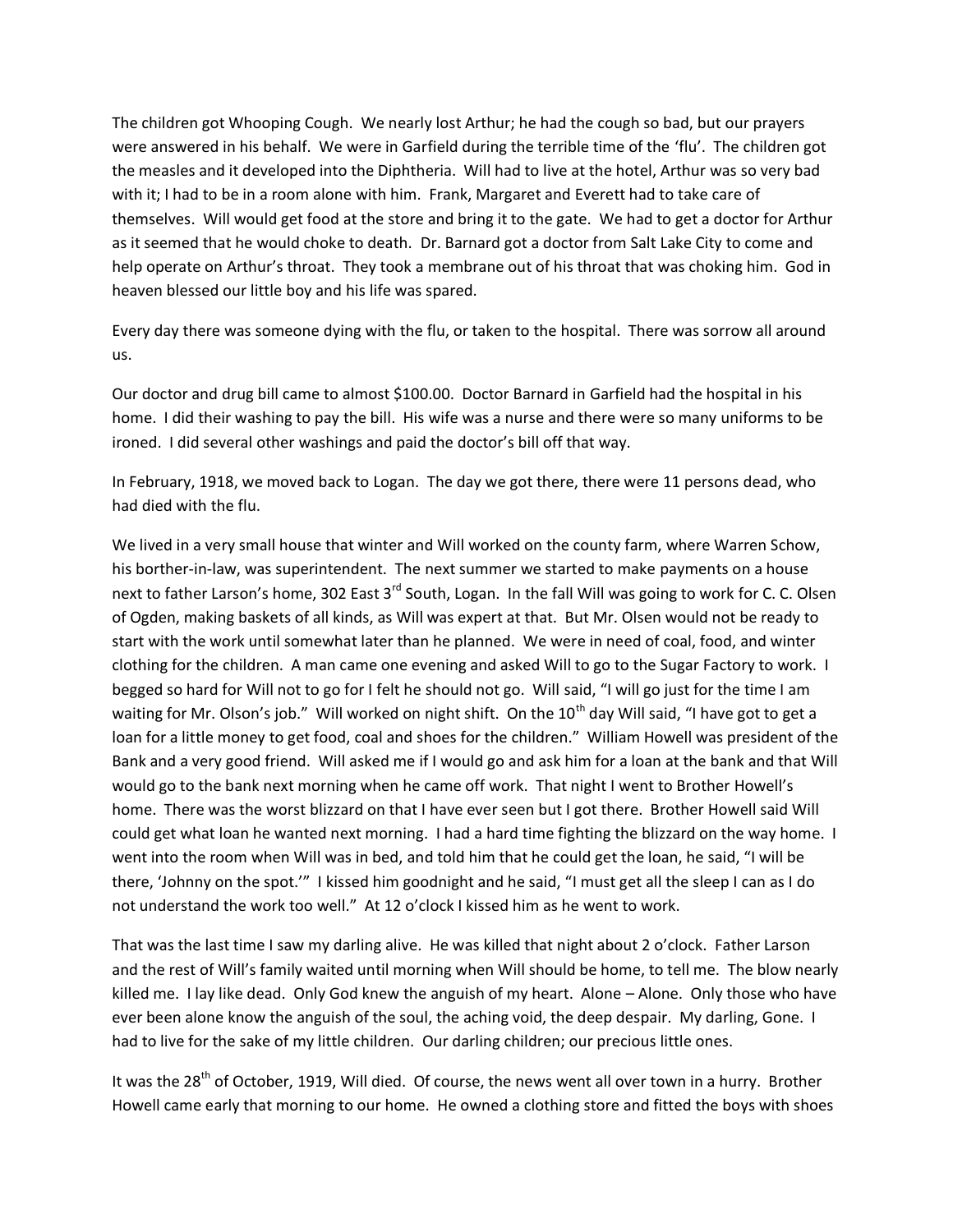and clothes, sent a ton of coal and left money. Many persons came to our home and left money. People were surely good to me and the children. Mother came and stayed with me two weeks. On the mail the morning after Will's death, a check came from father and mother for \$50.00. They said they felt we needed help.

We lived our sorrow and grief together, my little ones and I. They were so good and obedient, humble and prayerful, and so considerate and helpful to me.

I got a job as office girl to Doctors Porter and H. K. Merrill. The children were so good to do work in the home, while I was away. One afternoon, Margaret was doing the dishes and had just left the sink and Everett just walked past the door when a bullet came through the glass on the door and buried itself in the wall just above the sink where Margaret had stood seconds before. Oh! how mindful of us all has been our dear, kind Heavenly Father. It was a stray bullet.

I was a teacher in the ward. At Christmas the children would take little gifts to dear old people, things that we made. They have always been kind, polite and considerate of people.

In April, 1923, I met Brother Joseph Edward Hyde, who came to Father Larson's flower shop to get flowers for Decoration Day. Aunty Mary introduced me to Brother Hyde at his request. He asked to take me to the cemetery on Decoration Day. Aunt Mary and I went and after he brought us home he asked me to go for a ride. I went. After that he saw me very often. I felt I could never get married to anyone, but Brother Hyde was so earnest in his love for the children and I. He had been married twenty years and they had no children. He said he had watched me pass his store each day on my way to work, and said he had made his mind up to meet me. After our meeting he would come to the office where I worked and take me out to lunch.

He had a little farm south of Logan not far from Blacksmith Fork Canyon. We would go often to the little farm or to the canyon. He was very devoted to the children and I; they loved him very much. We brought much happiness to Brother Hyde; he said, "Now I have something to live for." Everyone who knew Brother Hyde loved him and spoke very highly of him. He had been Stake Chorister of the Sunday School and very active in the church.

We were married June  $4<sup>th</sup>$ , 1923, in the Logan Temple. Of course, I was sealed to dear Will, but, even so, we went to the Temple to be married. After this I will call him Ed or Daddy Hyde; he loved to be called Daddy Hyde.

We moved into Ed's home. It was a large house. The first Christmas he bought each of the children musical instruments, Frank a saxophone; Everett a Cello; Margaret and Arthur each a violin. He got a big bass fiddle and I played the piano. Each child took lessons on their instruments. We had a nice family orchestra. We played in many of the Wards in Logan and different places.

At Christmas the children would put on a play, their cousin took part with them. Our orchestra furnished music. They asked neighbors and friends in and gave the play two or three nights.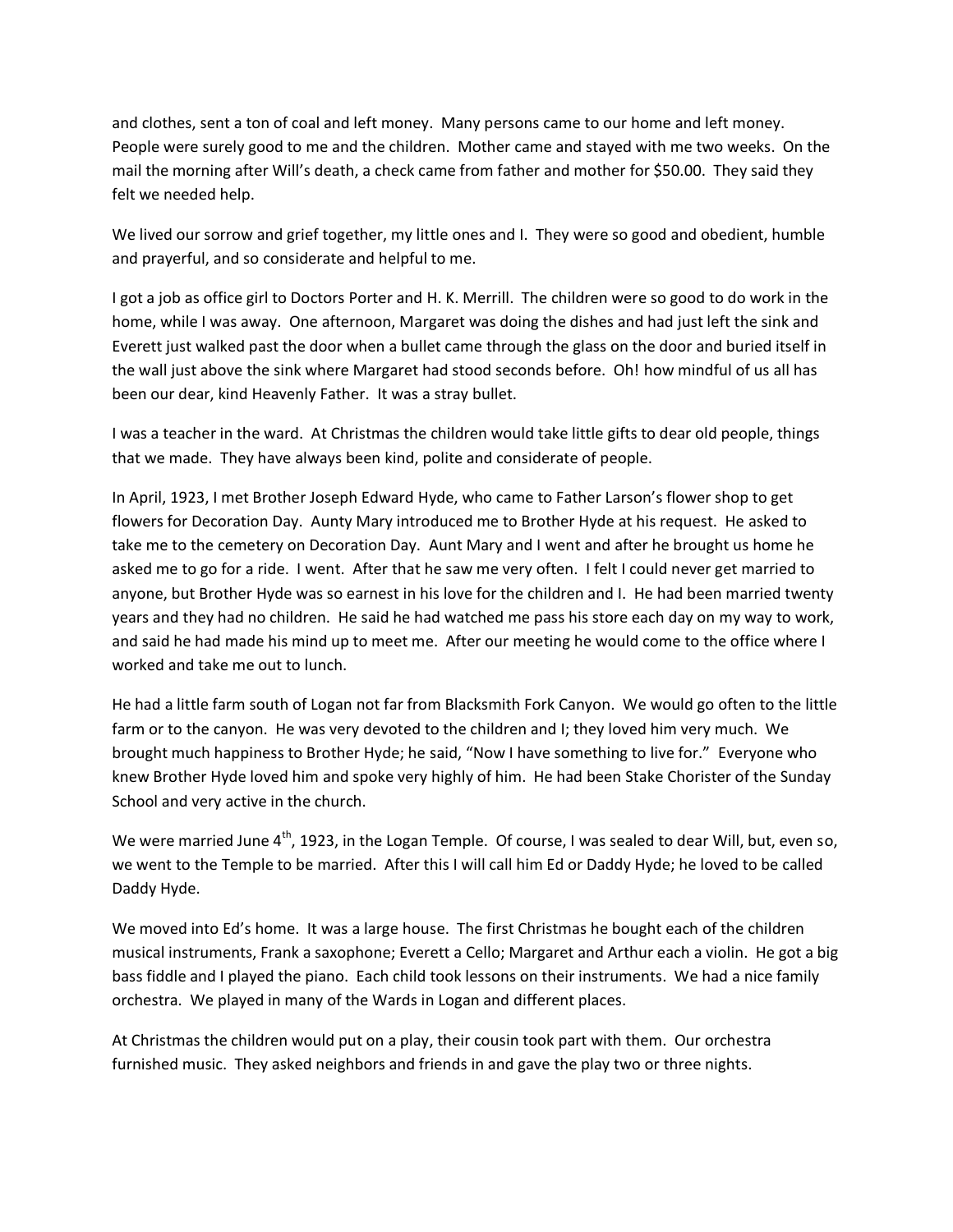We had happy times practicing together. The children worked on the little farm and were happy. Frank and Everett graduated from the Utah Agricultural College. Margaret attended one year then went to the Business School in Salt Lake City. Arthur studied mechanics at school and did very well.

Daddy Hyde was in the clothing store business with his brother-in-law. At busy times, Frank, Margaret, Everett and I would help in the store, especially at Christmas time.

Frank landscaped the home grounds and planted them, also paid for much of the trees, shrubs and rose bushes by working for his grandfather Larson in the Nursery. Frank was always an artist with his flowers and landscaping. The children loved their step father very dearly and he truly loved them. He would often grieve because we would not be his family in the eternity, but would say, "I knew just how it would be in the eternity when we were married but I wanted you all anyway." The children would say, "Don't worry, Daddy, in the eternity we will all be one big beautiful family. You will be with us and our own Daddy."

Daddy Hyde was so very honest and trusting of everybody, he gave money to a real estate agent to put out on investments, he got interest on the investment for a while. Without warning this agent, a Mr. Picot left town and Daddy found all his money and investments had been lost. There were thousands of dollars. Then he trusted Leslie Jensen of Hyrum with \$5,000.00 on a misrepresented deal and lost it all. Daddy's brother-in-law, his partner in the store, who seemed to be the manager, let so much out on credit, and it was during the depression. So the big firms who they owed came and took over the store, would not even let Daddy and Mr. Dunbar, his partner, sell the goods over the counter. They could have paid their obligations but they were not permitted to do so.

Things looked very bad for us; I took student boarders for two years. I had twelve students besides my own family. I did their washing and ironing, too. Students took advantage of our lovely home and brought liquor in the home. We could never permit anyone to disgrace our home. Daddy decided to sell our home as it would be too large for us as our children, Frank, Margaret and Everett were getting married, and we would not defile our lovely home with students who would bring liquor into it. So we sold the home with all its memories and beauties. We bought three acres of land at 966 North 2<sup>nd</sup> East and built a home. It was a pretty home, but sorrow was ahead of us. Mr. Clarence Stuky, the contractor, was a dishonest man. In the middle of the building Daddy Hyde paid Clarence Stucky \$1,325.00 but did not get a receipt right there. Mr. Stucky took that money and paid for material to put on the home he was building for himself. The lumber Co. who should have gotten the money from Stucky, came and put a lien on our house. Mr. Nelson, a worker on our house had given Stucky \$1,500.00 to buy material to finish building his own home. Stucky could get a contractor's discount, but Stucky paid the money for material on his own home he was building. Nelson found material in Stucky's home and got an officer and went and attached that material, he got all his money back. Nelson came to Daddy Hyde and told him to see if Stucky had cows or anything else Daddy could attach, but Stucky had signed everything he owned to his mother, so we lost all that money. Margaret and Walter Astle, her husband, came to our rescue. They got money at the Bank to pay the liens and paid so much each month to the Bank. The home was finished and we made it beautiful. Frank landscaped the grounds and we put little evergreens on, that had been grown on the little farm when we owned it. They were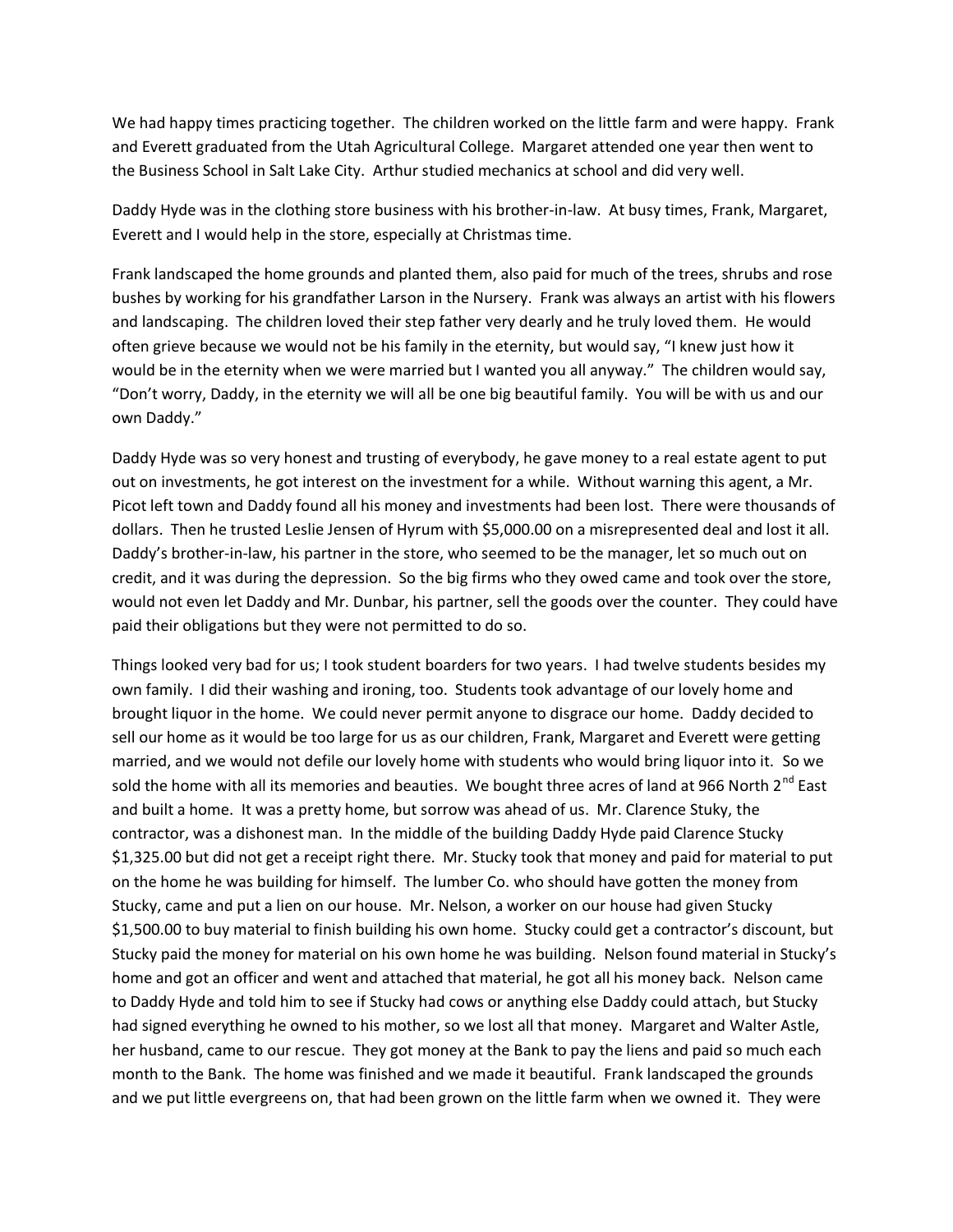six and eight feet tall when we put them in. The place looked so beautiful. Daddy Hyde had had a heart trouble for a number of years. It seemed to get worse. I know all our losses hurt Daddy very much. After two years I would not let him do anything on the place. I cared for it. We had alfalfa, a strawberry patch, a raspberry patch, a vegetable garden and a beautiful lawn, flowers and rose garden.

Knowing Daddy had a heart murmur from the time we were married and all through the years, there was an ache in my heart, fearing that if I lived, the time would come when another Gethsemane would come to me.

Daddy Hyde was a perfect gentleman, husband and friend. In politeness and courtesy and kindness he was perfect. He was always as polite to me as when we met. He painted some beautiful pictures, "White Pine Lake," "Bryce Canyon," and a "Castle on Lucerme Lake in Switzerland." He composed a song, word and music, for me, "Heaven has sent you to me, Wife of mine," and I had it published.

The winters of 1937 and 1938, Daddy and I went to Escalante to spend the winters with our daughter, Margaret and her husband, Walter. He made many friends in Escalante. All our neighbors in Logan loved Daddy Hyde very dearly. Brother and Sister Nelson, our neighbors across the street, were Seventh Day Adventists, but they were some of the finest persons we ever met. We associated all the time. Every Sunday we had them to our house for dinner. We tried very hard to convert them to our Church. Maybe now they are both gone to their eternal home, Daddy can teach the Gospel to them there.

In the spring of 1939, I could see Daddy was failing fast. I made him comfortable and happy. I loved him dearly and did all possible for him. In June and July he was in bed all the time, he had to sit up. We had the doctor who did all he could for his comfort. I cannot explain the awful ache in my heart, the awful fear and anguish I felt continually. He always had a smile and loving words for me.

Daddy died on the 15<sup>th</sup> of August, 1939; I was alone again with my memories. Daddy had been Secretary of the Utah State College and taught Penmanship there. So many, many words of appreciation and sympathy came from there. The funeral services were so beautiful. I had my children with me; their grief was great.

At the services, Bishop L. Tom Perry said, "I have never seen a person as near like Jesus as Brother Hyde." The beautiful floral offering and the wonderful things said of Daddy was a testimony of the love and respect in which he was held. He was 74 years old. On June  $8<sup>th</sup>$ , before Daddy died; my father died; on the 20<sup>th</sup> of June my sister Christie Smith died; on the 11<sup>th</sup> of June, Daddy's brother died; six hours before Daddy died his brother's wife died. And within a short time my Sister Amy Pratt died and my sister, Annie Paxman died. My three lovely sisters and my father went in such a short time.

When Daddy Hyde was living he worried so much about me being left alone. He felt that I should be with my only daughter, Margaret, so he told Margaret and Walter that he wanted me to go live with them the rest of my life and that the proceeds of our home should help them in building a house. We sold the home and from the proceeds the loan at the bank that Walter and Margaret made in order to save our home when we were building, was paid off and Margaret and Walter were paid all that they had in to the bank on the loan. There was \$3,200.00 left.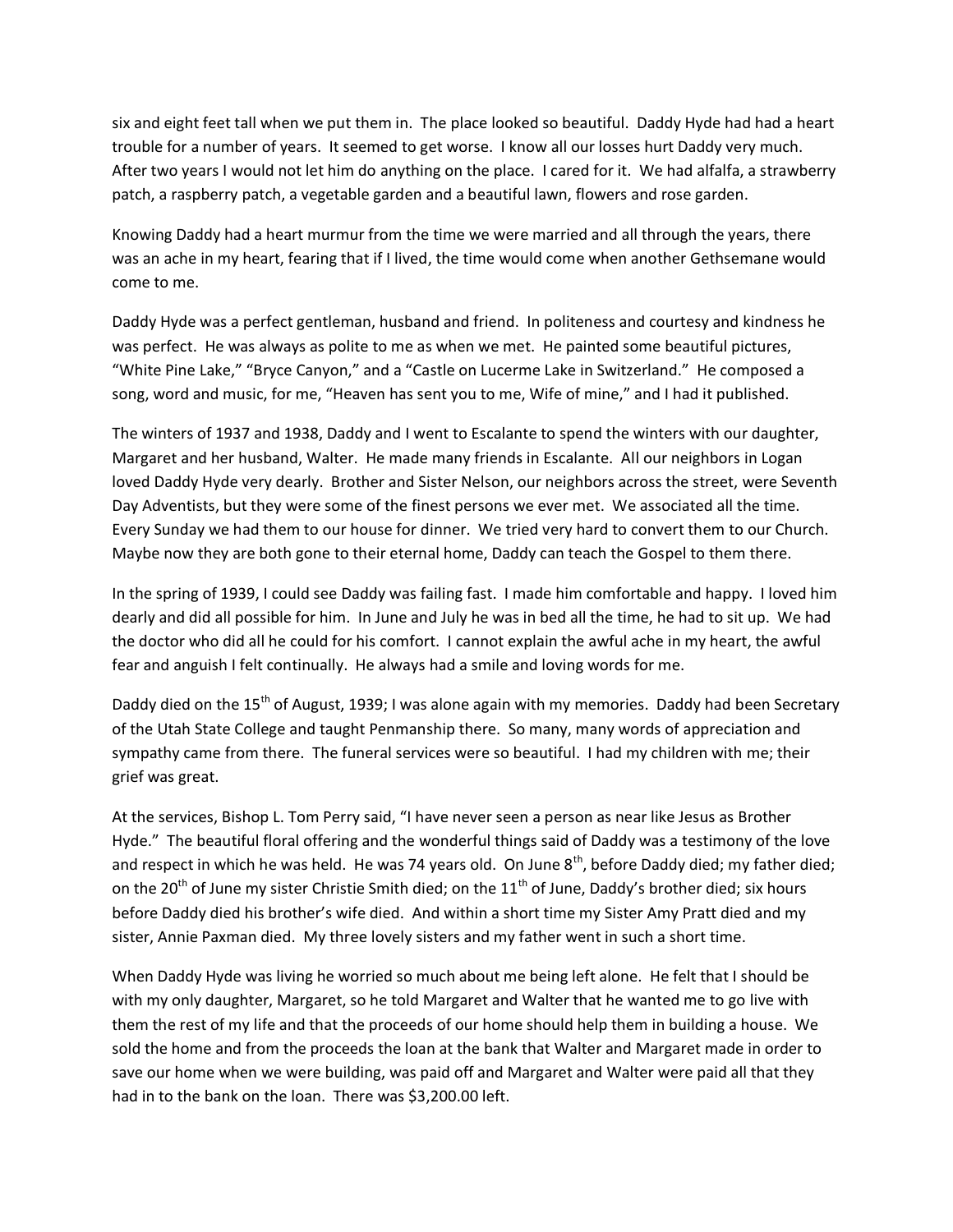Margaret and Walter were in California and I did not know when they would be able to settle anywhere as it was during war time. I wanted to live near the Temple, so we bought a little home a block east of the Temple. We put the \$3,200.00 on it that was left from the sale of our home. Then I put \$400.00 that I got from my father's estate with it. Then I nursed Sister Hunt for many months, also rented the house we bought and in that way earned \$400.00 which paid in full the \$4,000.00 we had to pay for the little home near the Temple. There was nothing growing on the lot. I soon had it looking beautiful with shrubs, lawn and flowers and beautiful arborvitaes. I painted the house inside and repapered it. It looked beautiful.

In 1945, July, I got a call to officiate in the Logan Temple. I was so happy for this privilege. The years I spent in the Logan Temple were so happy. I love all the sisters who worked there very dearly. I had many wonderful experiences in my Temple work; it is all such sacred memories. Brother and Sister Christiansen were President and Matron, now they are in the Salt Lake Temple as President and Matron.

At the little home in Logan on 376 East  $2^{nd}$  North, I got the prize of \$25.00 for the prettiest and best kept home and for the most improvements in a short time. Hazel D. Moyle, put a beautiful write up in the Garden Section of the Deseret News, about my little home and all the work I had done to make it beautiful. I had such precious friends. Abby Jenson, Ethel Barrington, and Rose Talbert and Alice and Arthur Hale were so very dear to me. Also Minnie and Warren Schow, my sister-in-law and husband, were so very dear. I could name dozens of other friends that I will always remember and treasure. They all love me. I know they do.

Margaret and the children lived with me in my little home for four winters. One winter Walter was in the East alone, two winters he was in Escalante alone, and one winter in Ogden alone. They did not want me to be alone in the winter. Margaret has been with me after each child was born; they have seemed like my own. I love them so dearly.

In 1951, Walter came from the East and we sold the little home in Logan. Walter bought three acres of land in Sandy and in the spring of 1951 he started to build the house. I left my dear little home on the 8<sup>th</sup> of September to come to Sandy. Walter brought a truck and we left the little house empty and silent. Of course I wept – I had worked so hard on the place to make it beautiful. It broke my heart to say goodbye. But changes come and we just have to adjust ourselves to them.

When I got to Sandy the folks were living in one room 15 x 20 feet, it was made of blocks, had a good roof, nice windows and a cement floor. There was electric lights, hot and cold water, a stove. It was surely filled with the things we had to have. The things from my home were stored in a room that was rented for storage. When I got here, Walter was just digging the foundation for the house. We lived in that one room the first summer and until the following January. I stayed at my son, Frank's home for six weeks during December and part of January. There were no inner walls in the house when they moved in. It has been quite an experience, the building of the home. Margaret and Walter built the house and it is a wonderful job. They finished my room first and it is so lovely. I have my own pretty things that I have made, in my room. It is comfortable and I love it. There is a bit of finishing to do yet in the home but it is a lovely home. The whole family are busy with Church duties. Walter, Lawrence and Dale are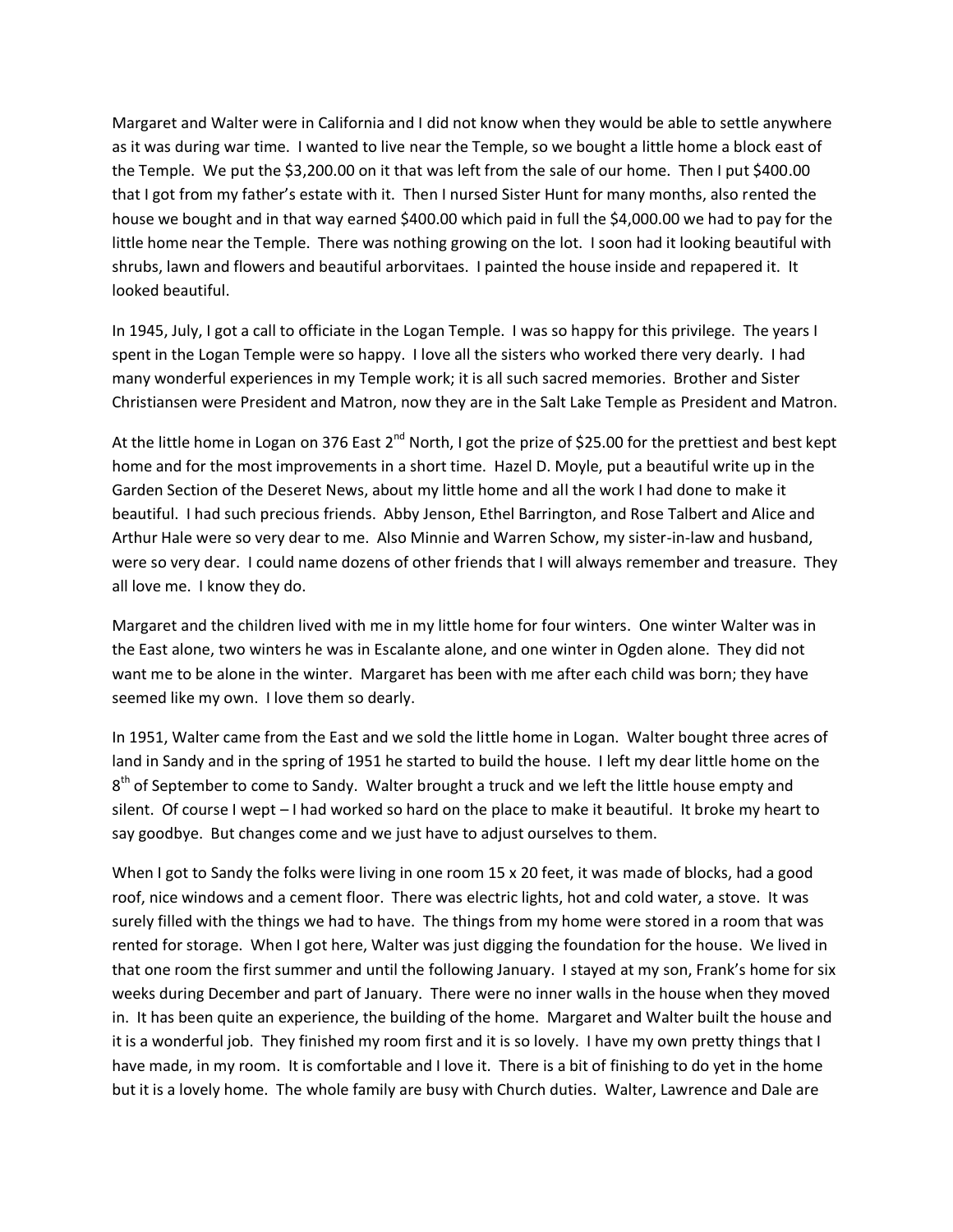block teachers. Walter is a Seventy, Blaine and Malyn do their part. Margaret is chorister for the Relief Society organization and the Singing Mothers. She is kept very busy.

I was a Relief Society Teacher in the 4<sup>th</sup> Ward of Logan, in the 9<sup>th</sup> Ward of Logan and in the 5<sup>th</sup> Ward of Logan. At this time, 1955, I am a Relief Society teacher, I also give the Visiting teachers Topic. For two years I was a Genealogical missionary here in Sandy. The members of the ward and Relief Society have been so wonderful to me. I feel they are all my friends. I love them all and I feel at home. I have had great love and respect shown me here in Sandy.

I am devoted to Genealogy and I do work in the Temple here for our kindred dead. My Cousin, J. Leland Anderson, Uncle Joseph's son, is helping financially with the research. I am working faithfully to accomplish all I can while I live. I am making a Temple record book for each of my children with pictures, life stories and genealogical sheets, and for my cousin Leland and his sister and for my brother, Frank, and sister, Edna. It has been a long expensive process but I hope I can have it ready for each at Christmas.

The Relief Society Presidency asked me to make a booklet of excerpts of my lessons given in Relief Society, also Gems of thought and poems that I love. I did so, and the Relief Society had 60 copies made of the Booklet and gave each member of the Relief Society and members of the Stake Board each a copy. I had a few copies made for my family and a few friends.

I go to see my son, Frank, and wife Beryl, often and they are so good to me, I love them very dearly; they have two daughters, Beverly Ferguson (and they have three lovely sons); Donna Meadows (and they have a darling son and daughter). Frank's son, Richard, is in the service. My son, Arthur and wife, Idell, live in Sugar House. They have been married 18 years and had no children. They had an application in for a child to adopt. They wanted little children so much and on the  $15<sup>th</sup>$  of November, 1955, that is last month, they got word that they could have a child. When they got there they found a little girl 3 years old and a little boy 16 months old, brother and sister, and they took them both. We all rejoiced for them and are all so happy about it.

Everett and Eleanor live in Denver and I have been to see them four times, they have a son, Gerald and daughter, Connie Beth. They are lovely children and very talented. Jerry goes to school in Boston. This is his second year, 1955. I love to go visit them, they are so good to me and show me such a lovely time.

I have 9 grandchildren and seven great-grandchildren, that is counting Arthur's adopted little ones. They are our own now.

I will write a story of each of my children as soon as I can.

In speaking of Genealogy, I wish to say that I sold my diamond ring to help me with my Genealogy. Spiritual things are far more important than temporal possessions. I hope I live to do much good in Genealogy. I am so grateful for my children and their families. Margaret is so sweet and good to me and always has been so considerate of me. The folks here are all good to me. Malyn is my sunshine. She is so nice to me and we have such nice chats together. I sing this little song to her: "You are my